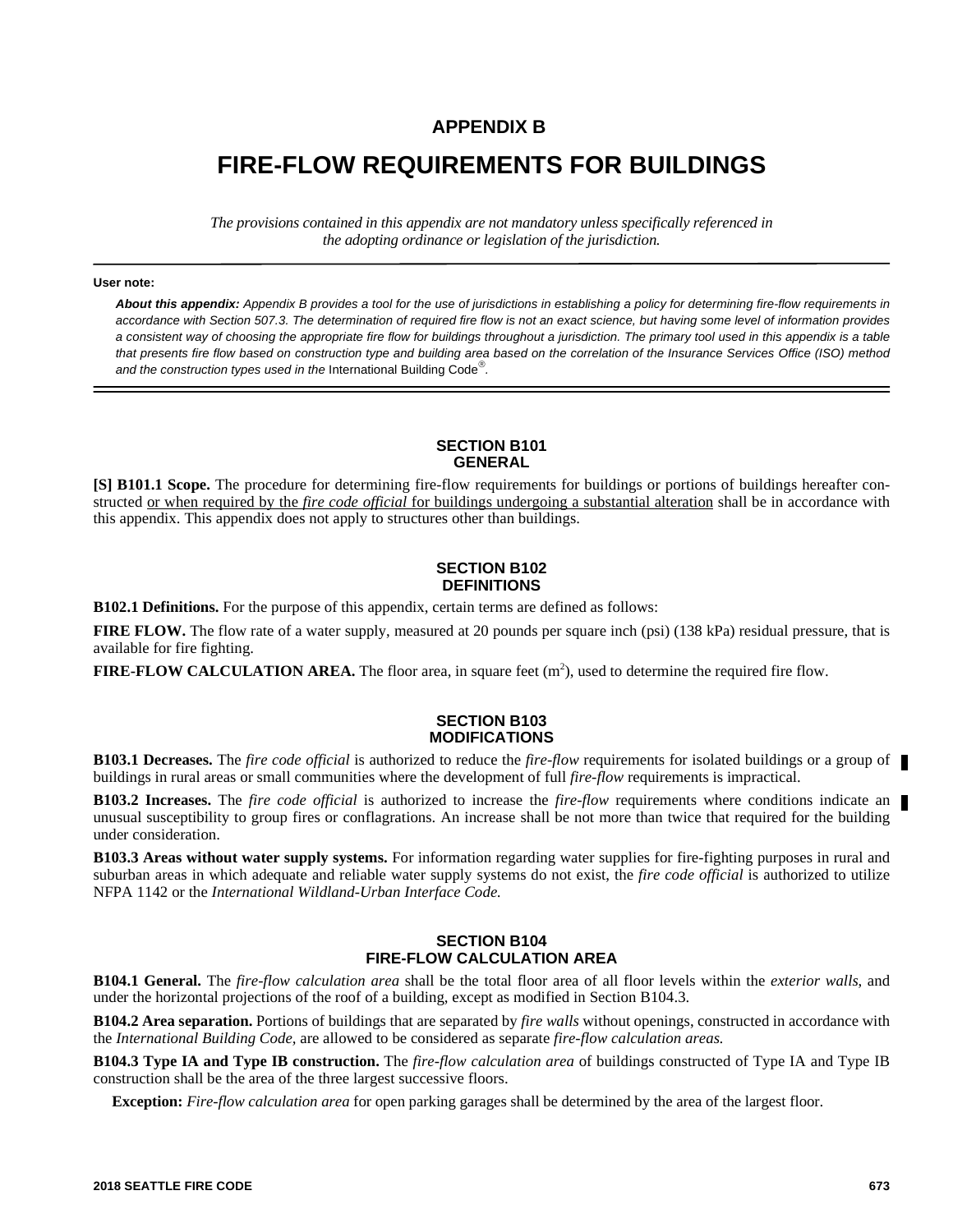## **SECTION B105 FIRE-FLOW REQUIREMENTS FOR BUILDINGS**

**B105.1 One- and two-family dwellings, Group R-3 and R-4 buildings and townhouses.** The minimum *fire-flow* and flow duration requirements for one- and two-family *dwellings*, Group R-3 and R-4 buildings and *townhouses* shall be as specified in Tables B105.1(1) and B105.1(2).

#### **[S] TABLE B105.1(1) REQUIRED FIRE FLOW FOR ONE- AND TWO-FAMILY DWELLINGS, GROUP R-3 AND R-4 BUILDINGS AND TOWNHOUSES**

| <b>FIRE-FLOW CALCULATION AREA</b><br>(square feet) | <b>AUTOMATIC SPRINKLER SYSTEM</b><br>(Design Standard)                                                            | <b>MINIMUM FIRE FLOW</b><br>(gallons per minute)    | <b>FLOW DURATION</b><br>(hours)                                 |
|----------------------------------------------------|-------------------------------------------------------------------------------------------------------------------|-----------------------------------------------------|-----------------------------------------------------------------|
| $0 - 3.600$                                        | No automatic sprinkler system                                                                                     | 1.000                                               |                                                                 |
| 3,601 and greater                                  | No automatic sprinkler system                                                                                     | Value in Table<br>B105.1(2)                         | Duration in Table $B105.1(2)$<br>at the required fire-flow rate |
| $0 - 3,600$                                        | Section 903.3.1.3 of the <i>International Fire Code</i> or<br>Section P2904 of the International Residential Code | $((500))$ 300                                       | 1/2                                                             |
| 3,601 and greater                                  | Section 903.3.1.3 of the <i>International Fire Code</i> or<br>Section P2904 of the International Residential Code | $((1/2 \text{ value in Table})$<br>$B105.1(2))$ 300 | $((1))$ 1/2                                                     |

For SI: 1 square foot =  $0.0929$  m<sup>2</sup>, 1 gallon per minute =  $3.785$  L/m.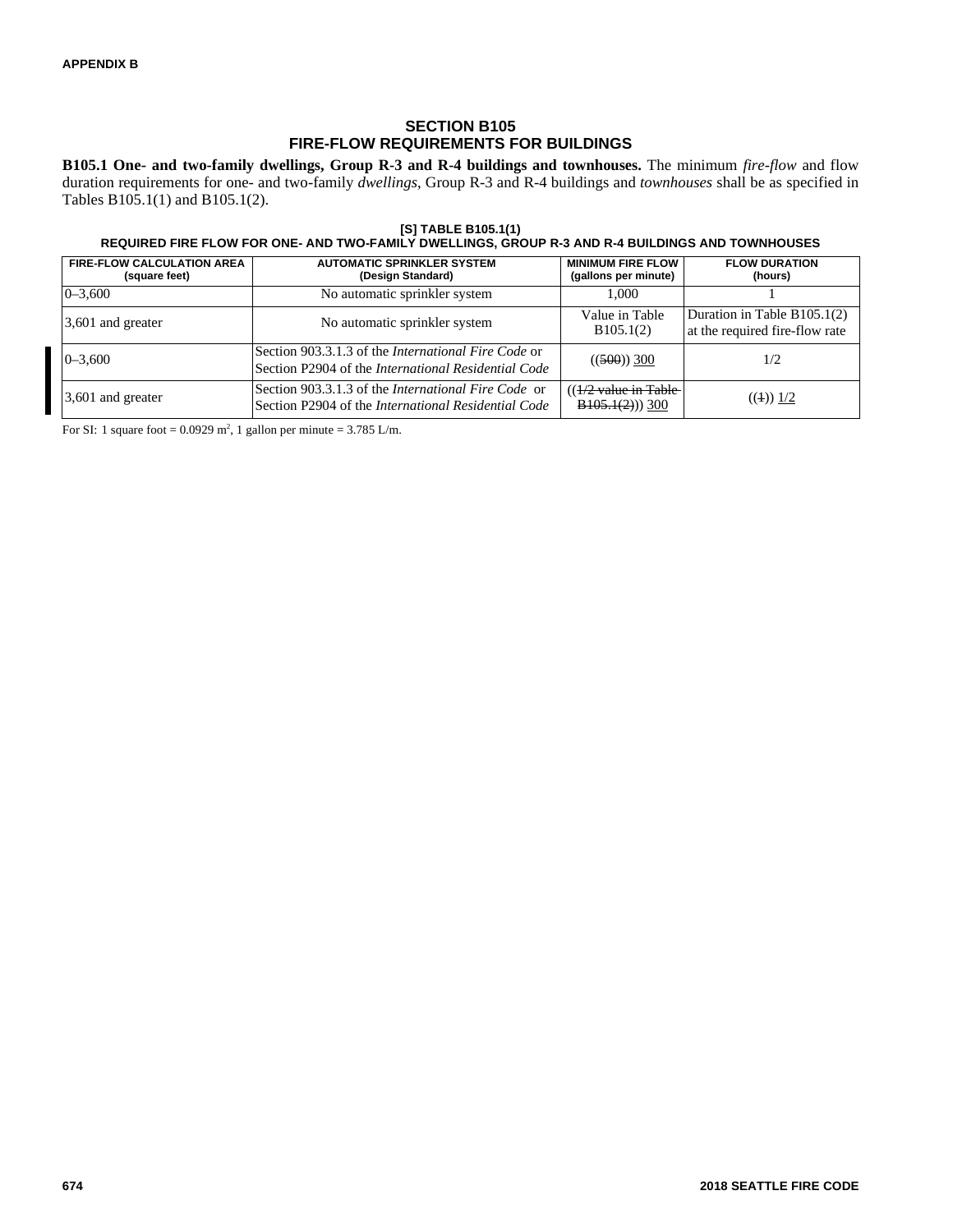| FIRE-FLOW CALCULATION AREA (square feet) |                                |                              | <b>FIRE FLOW</b>               | <b>FLOW DURATION</b>  |                                   |                |  |
|------------------------------------------|--------------------------------|------------------------------|--------------------------------|-----------------------|-----------------------------------|----------------|--|
| Type IA and IB <sup>a</sup>              | Type IIA and IIIA <sup>a</sup> | Type IV and V-A <sup>a</sup> | Type IIB and IIIB <sup>a</sup> | Type V-B <sup>a</sup> | (gallons per minute) <sup>b</sup> | (hours)        |  |
| 0-22,700                                 | $0-12,700$                     | $0 - 8,200$                  | $0-5,900$                      | $0 - 3,600$           | 1,500                             |                |  |
| 22,701-30,200                            | 12,701-17,000                  | 8,201-10,900                 | 5,901-7,900                    | 3,601-4,800           | 1,750                             |                |  |
| 30,201-38,700                            | 17,001-21,800                  | 10,901-12,900                | 7,901-9,800                    | 4,801-6,200           | 2,000                             | $\overline{2}$ |  |
| 38,701-48,300                            | 21,801-24,200                  | 12,901-17,400                | 9,801-12,600                   | 6,201-7,700           | 2,250                             |                |  |
| 48,301-59,000                            | 24, 201 - 33, 200              | 17,401-21,300                | 12,601-15,400                  | 7,701-9,400           | 2,500                             |                |  |
| 59,001-70,900                            | 33,201-39,700                  | 21,301-25,500                | 15,401-18,400                  | 9,401-11,300          | 2,750                             |                |  |
| 70,901-83,700                            | 39,701-47,100                  | 25,501-30,100                | 18,401-21,800                  | 11,301-13,400         | 3,000                             |                |  |
| 83,701-97,700                            | 47,101-54,900                  | 30,101-35,200                | 21,801-25,900                  | 13,401-15,600         | 3,250                             | 3              |  |
| 97,701-112,700                           | 54,901-63,400                  | 35,201-40,600                | 25,901-29,300                  | 15,601-18,000         | 3,500                             |                |  |
| 112,701-128,700                          | 63,401-72,400                  | 40,601-46,400                | 29,301-33,500                  | 18,001-20,600         | 3,750                             |                |  |
| 128,701-145,900                          | 72,401-82,100                  | 46,401-52,500                | 33,501-37,900                  | 20,601-23,300         | 4,000                             |                |  |
| 145,901-164,200                          | 82,101-92,400                  | 52,501-59,100                | 37,901-42,700                  | 23,301-26,300         | 4,250                             |                |  |
| 164, 201 - 183, 400                      | 92,401-103,100                 | 59,101-66,000                | 42,701-47,700                  | 26,301-29,300         | 4,500                             |                |  |
| 183,401-203,700                          | 103, 101-114, 600              | 66,001-73,300                | 47,701-53,000                  | 29,301-32,600         | 4,750                             |                |  |
| 203,701-225,200                          | 114,601-126,700                | 73,301-81,100                | 53,001-58,600                  | 32,601-36,000         | 5,000                             |                |  |
| 225, 201-247, 700                        | 126,701-139,400                | 81,101-89,200                | 58,601-65,400                  | 36,001-39,600         | 5,250                             |                |  |
| 247,701-271,200                          | 139,401-152,600                | 89,201-97,700                | 65,401-70,600                  | 39,601-43,400         | 5,500                             |                |  |
| 271,201-295,900                          | 152,601-166,500                | 97,701-106,500               | 70,601-77,000                  | 43,401-47,400         | 5,750                             |                |  |
| 295,901-Greater                          | 166,501-Greater                | 106,501-115,800              | 77,001-83,700                  | 47,401-51,500         | 6,000                             | $\overline{4}$ |  |
|                                          |                                | 115,801-125,500              | 83,701-90,600                  | 51,501-55,700         | 6,250                             |                |  |
|                                          |                                | 125,501-135,500              | 90,601-97,900                  | 55,701-60,200         | 6,500                             |                |  |
|                                          | $\overline{\phantom{0}}$       | 135,501-145,800              | 97,901-106,800                 | 60,201-64,800         | 6,750                             |                |  |
|                                          |                                | 145,801-156,700              | 106,801-113,200                | 64,801-69,600         | 7,000                             |                |  |
|                                          |                                | 156,701-167,900              | 113,201-121,300                | 69,601-74,600         | 7,250                             |                |  |
|                                          |                                | 167,901-179,400              | 121,301-129,600                | 74,601-79,800         | 7,500                             |                |  |
|                                          |                                | 179,401-191,400              | 129,601-138,300                | 79,801-85,100         | 7,750                             |                |  |
|                                          |                                | 191,401-Greater              | 138,301-Greater                | 85,101-Greater        | 8,000                             |                |  |

**TABLE B105.1(2) REFERENCE TABLE FOR TABLES B105.1(1) AND B105.2**

For SI: 1 square foot =  $0.0929$  m<sup>2</sup>, 1 gallon per minute =  $3.785$  L/m, 1 pound per square inch =  $6.895$  kPa.

a. Types of construction are based on the *International Building Code*.

b. Measured at 20 psi residual pressure.

**B105.2 Buildings other than one- and two-family dwellings, Group R-3 and R-4 buildings and townhouses.** The minimum *fire-flow* and flow duration for buildings other than one- and two-family *dwellings*, Group R-3 and R-4 buildings and *townhouses* shall be as specified in Tables B105.2 and B105.1(2).